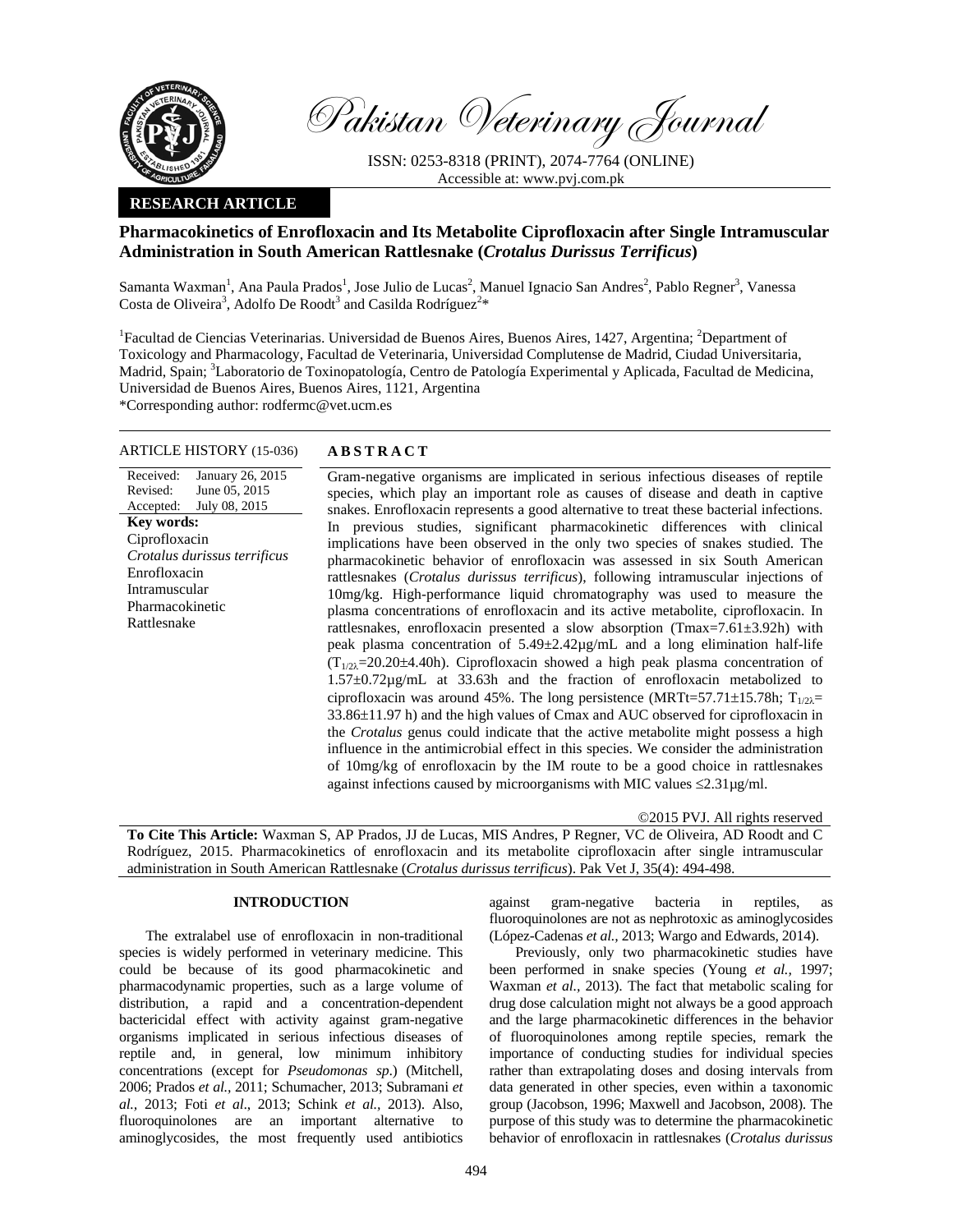*terrificus*) after intramuscular administration, in order to estimate pharmacokinetic/pharmacodynamic integration for the optimization of dosage schedules in this species. The intramuscular route was chosen as it is considered as the most practical and widely used in vipers.

# **MATERIALS AND METHODS**

Six adult snakes (*Crotalus durissus terrificus*) (1.45±0.19kg) were used. The animals were housed at the National Institute for Biologics Production INPB-ANLIS "Dr. Carlos G. Malbrán", Buenos Aires, Argentina. Snakes were acclimated at 27-29º for at least 6 months prior to the study and maintained at this temperature during the period of sample collection. Animals were allocated individually in plastic containers (50x45x25 cm) at 27-29ºC, relative humidity oscillated between 70-75% and fed in an appropriate manner for the species (4-6 mice every 20 days). No drugs were administered for at least two months prior to the start of the study. The criteria for selection of clinically healthy animals were the routine acceptance of meals, maintenance of body weight, hematological control and complete physical examination. The injection site was monitored every time the animals were taken out of the cages for sample collection during the sample collection period, once daily during the second week and one month after the intramuscular administration of enrofloxacin. The study was approved by the Institutional Animal Care and Use Committee, Veterinary Sciences School, University of Buenos Aires.

A 10 mg/kg single dose of an enrofloxacin 5 % injectable solution (Baytril®, Spain) was administered to each snake into the dorsal muscles of the cranial half of the animal. Blood samples (0.6 mL at each time point) were collected from the ventral coccygeal veins with a 22G needle attached to a 1 mL heparinized syringe at 0.5, 1, 2, 4, 6, 9, 12, 24, 36, 48, 60, 72, 84, 96, 108, 168 and 180 h. No other drugs (anesthetics or tranquilizers) were administered for sample collection. Animals had free access to water all over the study.

Plasma concentrations of enrofloxacin and its active metabolite, ciprofloxacin, were simultaneously quantified in all samples using high performance liquid chromatography (HPLC) with an UV detector, according to a method previously described (de Lucas *et al.,* 2013). Ofloxacin, used as internal standard (5µg/mL), enrofloxacin and ciprofloxacin were used for the preparation of calibration standards (Sigma-Aldrich Química, S.L., Spain). The quantification limit (LOQ) of the assay method was 0.025 µg/mL and 0.05 µg/mL for enrofloxacin and ciprofloxacin, respectively. The standard curves were linear to 10µg/mL for enrofloxacin, and its active metabolite ciprofloxacin  $(R^2>0.98)$ . Intraday precision was <9%, interday precision was <11% and accuracy oscillated between 88 and 120%.

The data are expressed as arithmetic mean±SD. The statistical analysis was performed using the SPSS 19.0 software package. Pharmacokinetic parameters were determined by means of non-compartmental analysis (PCNONLIN version 4.0 program; SCI Software, USA). Values calculated following the intramuscular administration were: area under the plasma concentration

vs time curve (AUC), mean residence time (MRT, where MRT = AUMC/AUC), terminal rate constant  $(\lambda, \lambda)$ calculated as the slope of the terminal phase of the plasma concentration curve that included a minimum of four points) and terminal half-life ( $t_{1/2\lambda}$ , where  $t_{1/2\lambda} = 0.693/\lambda$ ). The AUC was calculated using trapezoidal rule with extrapolation to infinite  $(\infty)$ . The extrapolated area did not exceed 3% of the total area for enrofloxacin; however, the extrapolated area obtained to ciprofloxacin were <12% in five snakes but it reached a 20% in one animal due to a maintenance of metabolite concentration in the last sampling times.

Also, the following PK/PD indices to predict clinical success and the development of resistant mutants were determined, Cmax/MIC and AUC/MIC. These indices were calculated on the basis of the minimum inhibitory concentration values (MICs) of 0.12, 0.2, 0.5 and 1µg/ml according to previously published works in reptile species (Young *et al.,* 1997; Martelli *et al.,* 2009; Waxman 2014). Ciprofloxacin is described to have more potent antimicrobial effect than the parent drug for many veterinary pathogens (Grobbel *et al.,* 2007). For this reason, it would be more appropriate to utilize the AUCe+c and Cmaxe+c values obtained by adding AUC and Cmax values of enrofloxacin and ciprofloxacin, in computing pharmacodynamic variables. Normality of data was evaluated using the Saphiro-Wilk test. A non-parametric Mann-Whitney U test was used to compare the plasma concentrations of drugs and the pharmacokinetic parameters between our results and those previously published in *Bothrops alternatus* (Waxman *et al*., 2014). The level of significance was P<0.05.

#### **RESULTS**

All animals remained in good health throughout the acclimatization and study periods. No alterations were observed in clinical evaluation, including review of food intake, responses to stimuli and physical observation of all animals during the experiment and for the following two months. No signs of pain or any adverse reaction at the site of injection were observed. Enrofloxacin and ciprofloxacin plasma concentrations *vs* time curves after intramuscular administration of enrofloxacin are shown in Fig. 1 (arithmetic mean±SD). The pharmacokinetic parameters obtained for enrofloxacin and its active metabolite are presented in Table 1 and PK/PD indices obtained using different MIC values are present in Table 2. Ciprofloxacin was detected at the first sampling time (0.5h) in two animals and at 1h post-administration in the other four snakes. In *C. durissus terrificus*, ciprofloxacin AUC comprised  $45\pm15\%$  of the total fluoroquinolone (enrofloxacin and ciprofloxacin) AUCe+c. If we compare our results with those obtained in urutu pit vipers (Waxman *et al*., 2014), significant differences were found between *Crotalus durissus terrificus* and *Bothrops alternatus* on plasma concentration of enrofloxacin and ciprofloxacin in most of the sample times that could be compared (that fall between 2 and 24 h for enrofloxacin and between 4 and 72 h for ciprofloxacin). Also, statistical differences in AUC between both snake species for enrofloxacin (P=0.046) and ciprofloxacin (P=0.01) were found.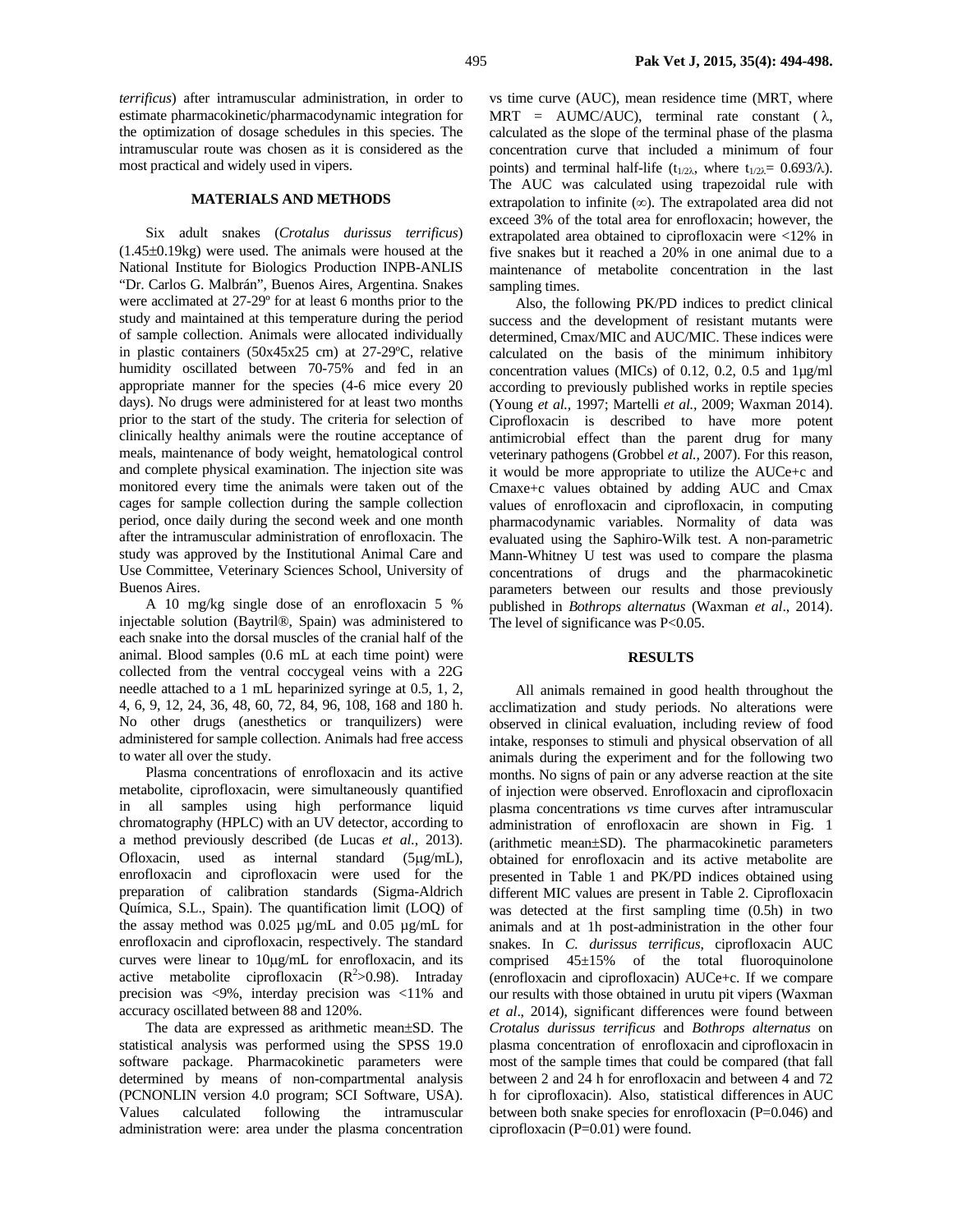

**Fig. 1:** Plasma concentrations (mean±SD) of enrofloxacin and its metabolite, ciprofloxacin, versus time (h) in *Crotalus durissus terrificus* (n=6), following administration of a single intramuscular 10 mg/kg dose. The grey lines represent the temporal evolution of plasma concentration of enrofloxacin and ciprofloxacin in *Bothrops alternatus* after intramuscular administration of 10 mg enrofloxacin/kg (Waxman *et al.,* 2014).

#### **DISCUSSION**

In our study no adverse reactions were observed, the absence of local pain could possibly be related to the low volume administered (0.25-0.34 mL). The venopuncture was preferred over cardiocentesis as the method for sample collection in awake and manually restrained snakes, because it causes the least amount of pain and suffering (Johnson, 2011; Wilkinson, 2014). Also, the possible influence of the reptile renal-portal system on enrofloxacin's pharmacokinetics was avoided by injecting the drug into the cranial muscles of the snake (Sladky and Mans, 2012). Evidence exists to support administration of most parenteral drugs in the cranial half of the body, when possible, to avoid the first-pass effect of drugs that are eliminated via renal tubular excretion or hepatic metabolism. Venous blood from the caudal half of the body enters the caudal vena cava through either the renal portal system and peritubular capillaries or the hepatic portal system from the abdominal or mesenteric veins and hepatocellular parenchyma. Giving therapeutic agents in the caudal half of the body is acceptable for a few specific products and may be considered for other drugs when the cranial half is not available (Gibbon, 2014).

The reptile patient represents a novel challenge to the clinician and enrofloxacin is considered an important therapeutic tool. This drug has been widely used to treat bacterial infections in reptiles, because it is active against most of the gram-positive and gram-negative bacterial pathogens isolated from these species (Mitchell, 2006; Latney and Wellehan, 2013). However, pharmacokinetic studies to evaluate the pharmacokinetic behavior in snakes are very limited. In previous works, differences between urutu pit vipers (*Bothrops alternatus*) and burmese pythons (*Python molurus bivittatus*) have been observed (Young *et al.,* 1997; Waxman *et al.,* 2014). These snakes belong to Family Viperidae and Phytonidae, respectively. However, our study shows that, even species belonging to a same family (*Viperidae*) as *Bothrops alternatus* and *Crotalus durissus terrificus* have significant differences on the pharmacokinetic behavior of enrofloxacin,

especially regarding its biotransformation rate into ciprofloxacin.

In ectothermic species, the room temperature possesses a high influence on the pharmacokinetic behavior of drugs and this could have some influence on the differences observed among species. In most cases, before therapeutic agents are administered, the body temperature of a reptile patient must match that of the subjects in a given pharmacokinetic study, if available (Gibbons, 2014). Our experiment was conducted at a room temperature of 27-29ºC, which is within the optimum temperature range of *Crotalus sp*. (27-32°C) and this could be taken into account when this drug is used. This temperature range is the same as that used for urutu pit vipers (Waxman *et al.,* 2014) and similar to the reported for pythons (30ºC) (Young *et al.,* 1997).

If enrofloxacin relative bioavailability was calculated taking *Crotalus sp*. as 100%, the values obtained for urutu pit vipers and pythons would be 73 and 28%, respectively. The higher AUC observed in rattlesnakes compared to urutu pit vipers could be related to a lower Vd/F, because both possess a similar Cl/F. This represents an important clinical advantage for rattlesnakes, as enrofloxacin is a concentration-dependent antimicrobial. The terminal halflife of both Viperidae snakes (rattlesnake: 20 h; urutu pit viper: 27.91h) was longer than that described for pythons (6.37h). If Cl/F and Vd/F of enrofloxacin were extrapolated using the values of AUC, slope and dose published by Young *et al.* (1997) for python snakes, values of 0.22 L·h/kg and 2.07 L/Kg are obtained. While similar Vd/F values are obtained for pythons and rattlesnakes, higher Cl/F values are observed in pythons. The high value of apparent clearance obtained in pythons could justify its short elimination half-life.

The active metabolite reached a highest concentration and remained longer in *Crotalus durissus terrificus*. Ciprofloxacin is an active metabolite of enrofloxacin, which is more active than enrofloxacin against gramnegative pathogen microorganisms, for this reason, it may have an additive antimicrobial effect on the concurrent enrofloxacin plasma levels. The biotransformation into ciprofloxacin suffers a wide variation among species. Unlike rattlesnakes that biotransforms a high proportion of enrofloxacin into ciprofloxacin (Fig. 1), low concentrations of this metabolite are observed in urutu pit vipers after enrofloxacin administration of the same dose (0.39µg/mL at 13.45h, AUCt=20µg·h/mL, 10mg/kg; Waxman *et al.,* 2014). In pythons, a value of 0.35µg/mL at 13h and AUCt extrapolated around 14µg·h/mL was found using a dose of 5mg/kg (Young *et al.,* 1997). In Crocodilus porosus, the biotransformation never exceeded 3.2% of the parent drug (Martelly *et al.,* 2009). When the mean AUC of enrofloxacin and ciprofloxacin for the interval of 24h is compared between the three snake species (*Python*: 18.41 and 5.75µg·h/mL; *Bothrops*: 65.63 and 5.79µg·h/mL; *Crotalus*: 83.49 and 23.38µg·h/mL for AUC24 of enrofloxacin and ciprofloxacin, respectively) the fraction of enrofloxacin metabolized into ciprofloxacin is similar between pythons (24%) and rattlesnakes (22%), but much lower in urutu pit vipers  $(7.8\%)$ . If the comparison is established from time 0 to last quantifiable time (AUCt), rattlesnakes showed the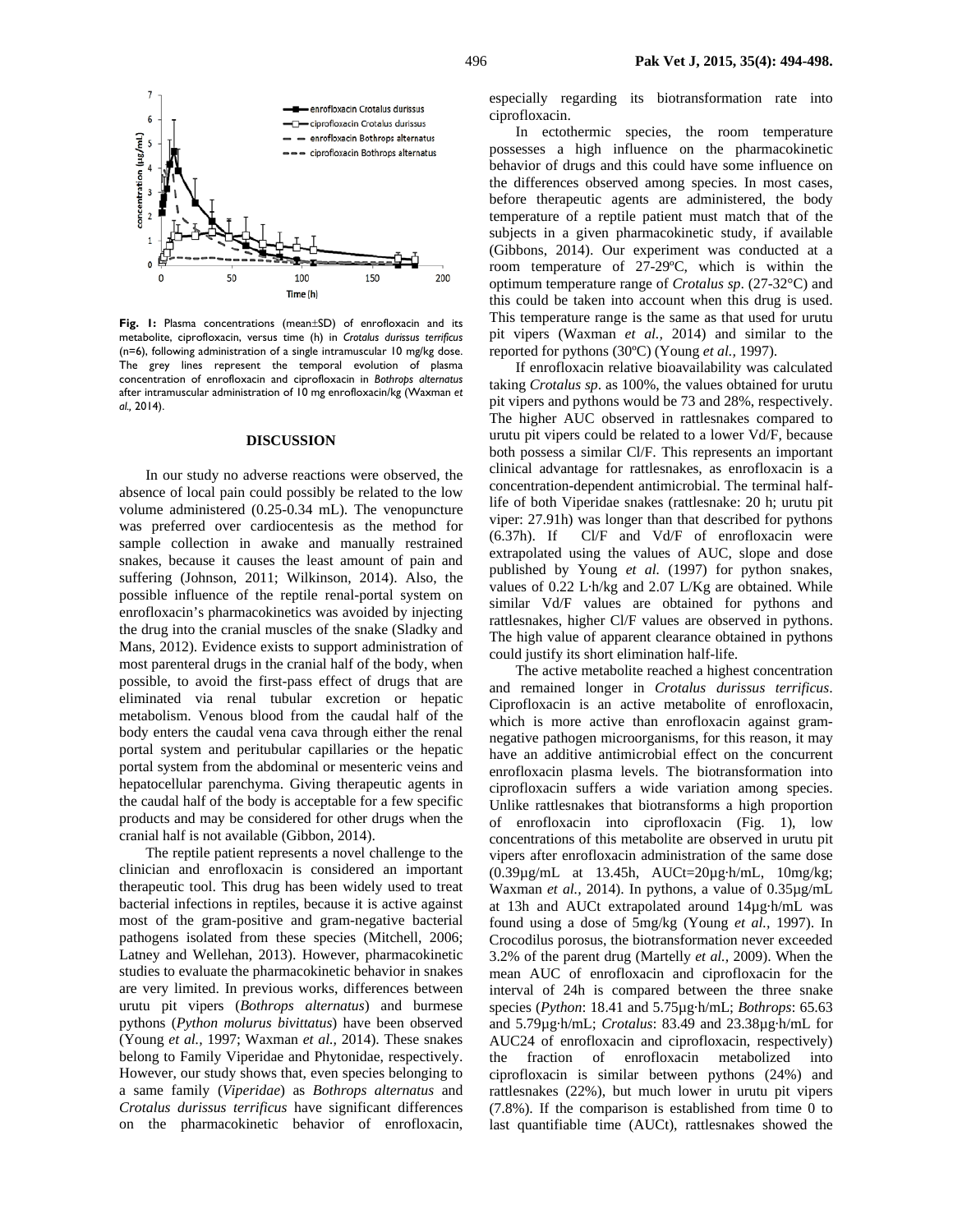|  | Table I: Pharmacokinetic parameters of enrofloxacin and its active metabolite ciprofloxacin obtained after intramuscular administration of |  |  |  |  |  |  |  |
|--|--------------------------------------------------------------------------------------------------------------------------------------------|--|--|--|--|--|--|--|
|  | enrofloxacin (10 mg/kg) in Crotalus durissus terrificus                                                                                    |  |  |  |  |  |  |  |

| Pharmacokinetic parameters              | arithmetic mean | <b>SD</b> | Median | min    | Max    | geometric mean |
|-----------------------------------------|-----------------|-----------|--------|--------|--------|----------------|
| Enrofloxacin                            |                 |           |        |        |        |                |
| Tmax (h)                                | 7.61            | 3.92      | 9.00   | 0.58   | 12.00  | 5.60           |
| $Cmax$ ( $\mu$ g/mL)                    | 5.49            | 2.42      | 4.93   | 2.62   | 9.79   | 5.08           |
| Clast $(\mu g/mL)$                      | 0.0379          | 0.0174    | 0.0308 | 0.0252 | 0.0685 | 0.0351         |
| Tlast (h)                               | 142.15          | 41.86     | 144.14 | 96.17  | 180.27 | 136.87         |
| $\lambda(h^{-1})$                       | 0.0361          | 0.0097    | 0.0336 | 0.0282 | 0.0544 | 0.0351         |
| $T_{1/2\lambda}(h)^*$                   | 20.20           | 4.40      | 20.79  | 12.75  | 24.61  | 19.23          |
| $AUCr$ (µg h/mL)                        | 161.64          | 60.08     | 163.08 | 59.57  | 239.46 | 149.15         |
| $AUC_{\infty}$ (µg h/mL)                | 163.14          | 60.78     | 163.88 | 60.18  | 240.85 | 150.50         |
| $Vz/F$ (L/kg)                           | 2.12            | 1.22      | 1.67   | 1.16   | 4.42   | 1.89           |
| Cl/F (L/h kg)                           | 0.0745          | 0.0459    | 0.0611 | 0.0415 | 0.1662 | 0.0664         |
| $MRT_{t}$ (h)*                          | 28.04           | 7.11      | 28.16  | 18.54  | 38.95  | 26.52          |
| $MRT_{\infty}$ (h) <sup>*</sup>         | 29.16           | 7.30      | 28.90  | 19.72  | 39.97  | 27.63          |
| Ciprofloxacin                           |                 |           |        |        |        |                |
| Tmax (h)                                | 33.63           | 22.79     | 30.10  | 9.00   | 60.40  | 26.43          |
| $Cmax$ ( $\mu$ g/mL)                    | 1.5742          | 0.7166    | 1.4820 | 0.8959 | 2.8983 | 1.4593         |
| Tlast (h)                               | 148.07          | 41.33     | 168.00 | 84.00  | 180.23 | 142.35         |
| Clast (µg/mL)                           | 0.2674          | 0.1939    | 0.2726 | 0.0541 | 0.5686 | 0.1963         |
| $\lambda(h^{-1})$                       | 0.0226          | 0.0074    | 0.0221 | 0.0131 | 0.0314 | 0.0215         |
| $T_{1/2\lambda}(h)^*$                   | 33.86           | 11.97     | 31.68  | 22.05  | 52.78  | 30.68          |
| $AUCr(\mu g \cdot h/mL)$                | 127.56          | 85.28     | 94.51  | 74.82  | 296.89 | 111.61         |
| $AUC_{\infty}$ (µg h/mL)                | 142.34          | 97.31     | 107.70 | 84.19  | 337.33 | 124.23         |
| MRTt $(h)^*$                            | 57.71           | 15.78     | 63.54  | 34.83  | 71.78  | 55.65          |
| $MRT_{\infty}$ (h) <sup>*</sup>         | 71.61           | 22.69     | 66.60  | 43.96  | 103.53 | 68.66          |
| Enrofloxacin and Ciprofloxacin          |                 |           |        |        |        |                |
| Tmax(h)                                 | 9.50            | 1.22      | 9.00   | 9.00   | 12.00  | 9.44           |
| $Cmax_{e+c} (\mu g/mL)$                 | 6.05            | 1.66      | 5.95   | 3.60   | 8.67   | 5.85           |
| $AUCt_{\text{str}}(\mu g \text{ h/mL})$ | 289.20          | 112.42    | 262.40 | 154.21 | 465.16 | 271.40         |
| $AUC_{\approx e+c}(\mu g \cdot h/mL)$   | 305.48          | 123.29    | 281.92 | 157.27 | 506.16 | 285.30         |

\*: Harmonic mean; Tmax: time of maximal plasma concentration; Cmax: peak drug concentration,; Tlast: time of the last measurable concentration; Clast: last measurable plasma concentration;  $\lambda$ : rate constant for decline in plasma concentration; T<sub>1/2</sub>,: terminal half-life; AUC<sub>t</sub>: area under the plasma concentration time curve from time 0 to last quantifiable time, AUC<sub>∞</sub>: area under the plasma concentration time curve from time 0 to infinite; Vz/F: apparent volume of distribution during terminal phase after intramuscular administration; Cl/F: apparent total clearance of the drug from plasma after intramuscular administration; MRT<sub>t</sub>: mean residence time from time 0 to last quantifiable time; MRT<sub>∞</sub>: mean residence time from time 0 to infinite.

**Table 2:** Efficacy indices (mean±SD) obtained after intramuscular administration of enrofloxacin in *Crotalus durissus terrificus*

| $MIC90 (\mu g/mL)$ | $AUC_{t_{\alpha+\alpha}}/MIC$ | $AUC_{\circ\circ\circ\circ}/MIC$ | $Cmax_{e+d}$ /MIC |
|--------------------|-------------------------------|----------------------------------|-------------------|
| 0.12               | 2410±936                      | 2546±1027                        | $50.41 \pm 13.84$ |
| 0.25               | $1157 + 450$                  | $1222 + 493$                     | $24.19 \pm 6.65$  |
| 0.5                | $578 + 225$                   | $611 \pm 246$                    | $12.10 \pm 3.32$  |
|                    | $289 \pm 112$                 | $305 \pm 123$                    | $6.05 \pm 1.66$   |

highest value (44%), a slightly lower value was observed in pythons (39%: data extrapolated from the results presented in the publication) and the lower value was obtained in urutu pit vipers (13%).

In pythons (Young *et al*., 1997), the half-life of ciprofloxacin could not be measured from the single dose study, but the accumulation of ciprofloxacin and the evolution of plasma concentrations of the metabolite observed in the multiple dose study induced the authors to suggest that ciprofloxacin might have a longer half-life than enrofloxacin, possibly resulting from continuous formation of ciprofloxacin from enrofloxacin, faster than it was being eliminated. This is in agreement with the results observed in our study, in which ciprofloxacin showed a terminal half-life of 33.84h and enrofloxacin only 20.20h

For concentration-dependent drugs as enrofloxacin, successful treatment of gram-negative bacillary infections requires an AUC/MIC ratio greater than 100–125 or Cmax/MIC ratio greater than 8 to 10. AUC/MIC or Cmax/MIC ratios also can be used to compare the effectiveness of enrofloxacin in different species. When average AUC is known, the pharmacodinamic clinical MIC breakpoint can be calculated by using the following

formula for gram-negative bacilli, AUC/125 (Levison and Levison, 2009; Shan *et al*., 2015). Applying these calculations, the respective pharmacodynamic MIC breakpoint for gram-negative bacillary infections would be 2.31, 1.10 and 0.31µg/mL, for rattlesnakes, urutu pit vipers and pythons, respectively.

Little is known about physiological aspects or metabolic routes of rattlesnakes and urutu pit vipers; therefore, it is difficult to determine which could be the cause for the different pharmacokinetic profiles of enrofloxacin. Some differences regarding their habitats and poison composition are documented. Snake venoms may vary biochemically and toxicologically, not only at families, genus and species levels, but also at the individual level. These variations may be related to environmental factors such as climate, geography, according seasons, ontogenetic, food availability and many other causes (Chippaux *et al.,* 1991; Lanari *et al.,* 2010; Costa de Oliveira *et al.,* 2011; Gomes and Almeida-Santos, 2012). However, it is not clear whether these ecological and physiological factors could have influence in the metabolic activity and therefore, in the degree of drug biotransformation.

**Conclusion:** If we consider enrofloxacin as a concentration-dependent, concretely AUC-dependent antimicrobial agent, the intramuscular administration of 10 mg/kg of enrofloxacin could probably be more efficacious in *Crotalus durissus terrificus* as shown by the higher MIC breakpoint calculated compared to that of the two other species. Also, even when both species are